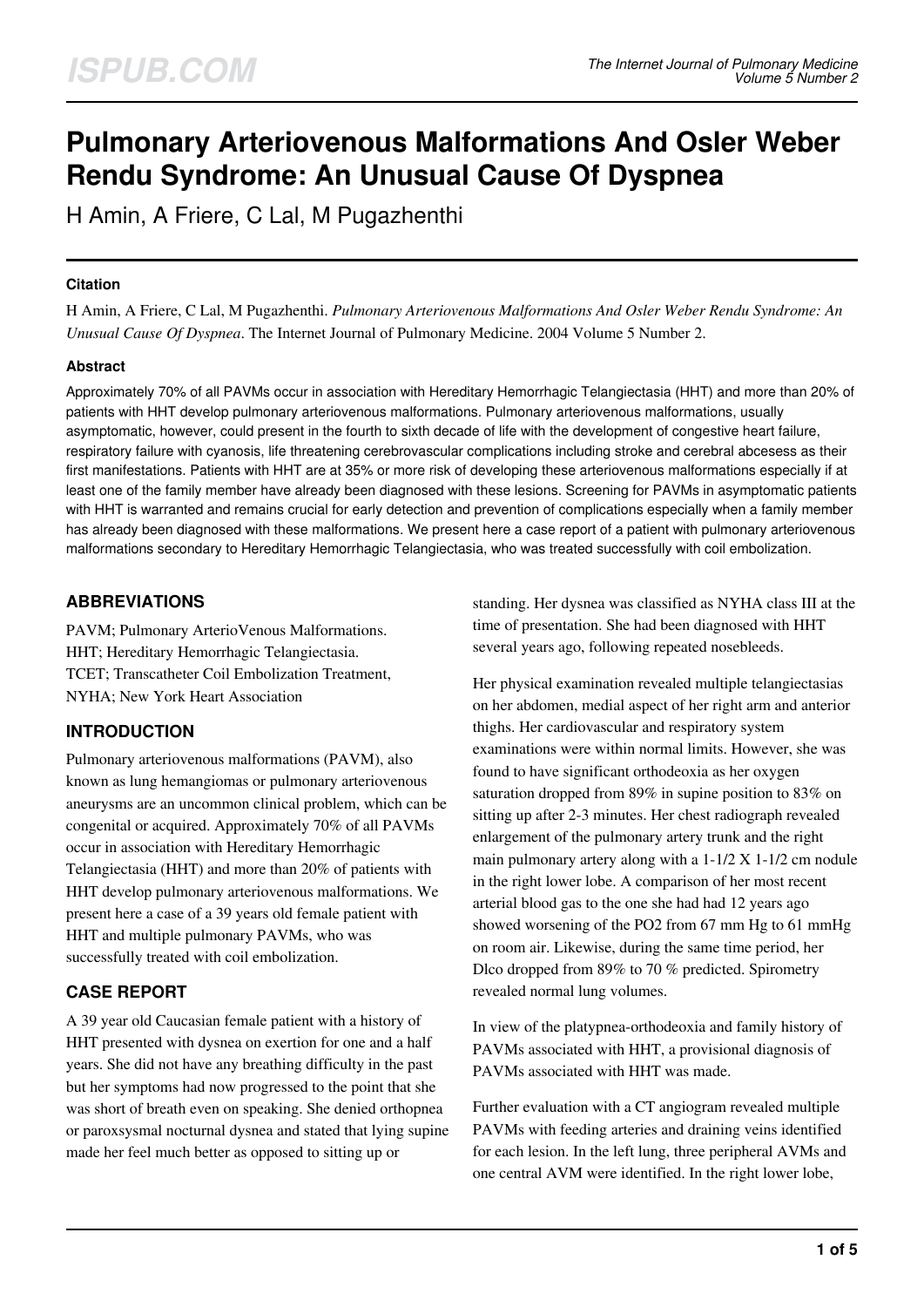two peripheral AVMs and one large central AVM were identified.

## **Figure 1**

Figure 1: CT Angiogram Showing PAVMs in the middle and lower lobes of the right lung



#### **Figure 2**

Figure 2: CT Angiogram Showing PAVMs in the middle and lower lobes of right lung, and PAVM in the lower lobe of left lung.



Coil Embolization of each identifiable PAVM was done by an interventional radiologist with no periprocedural

complications. Her subsequent hospital course was uncomplicated. A repeat arterial blood gas done one hour post procedure showed improvement in PO2 from 61 mm Hg to 85 mm Hg on room air. On subsequent follow-up visits she showed significant subjective improvement, maintainance of PO2 and correction of orthodeoxia.

## **Figure 3**

Figure 3: Insertion of Catheter tip into the right pulmonary artery.



## **Figure 4**

Figure 4: Transcatheter Coil Embolization of PAVMs in the right lung

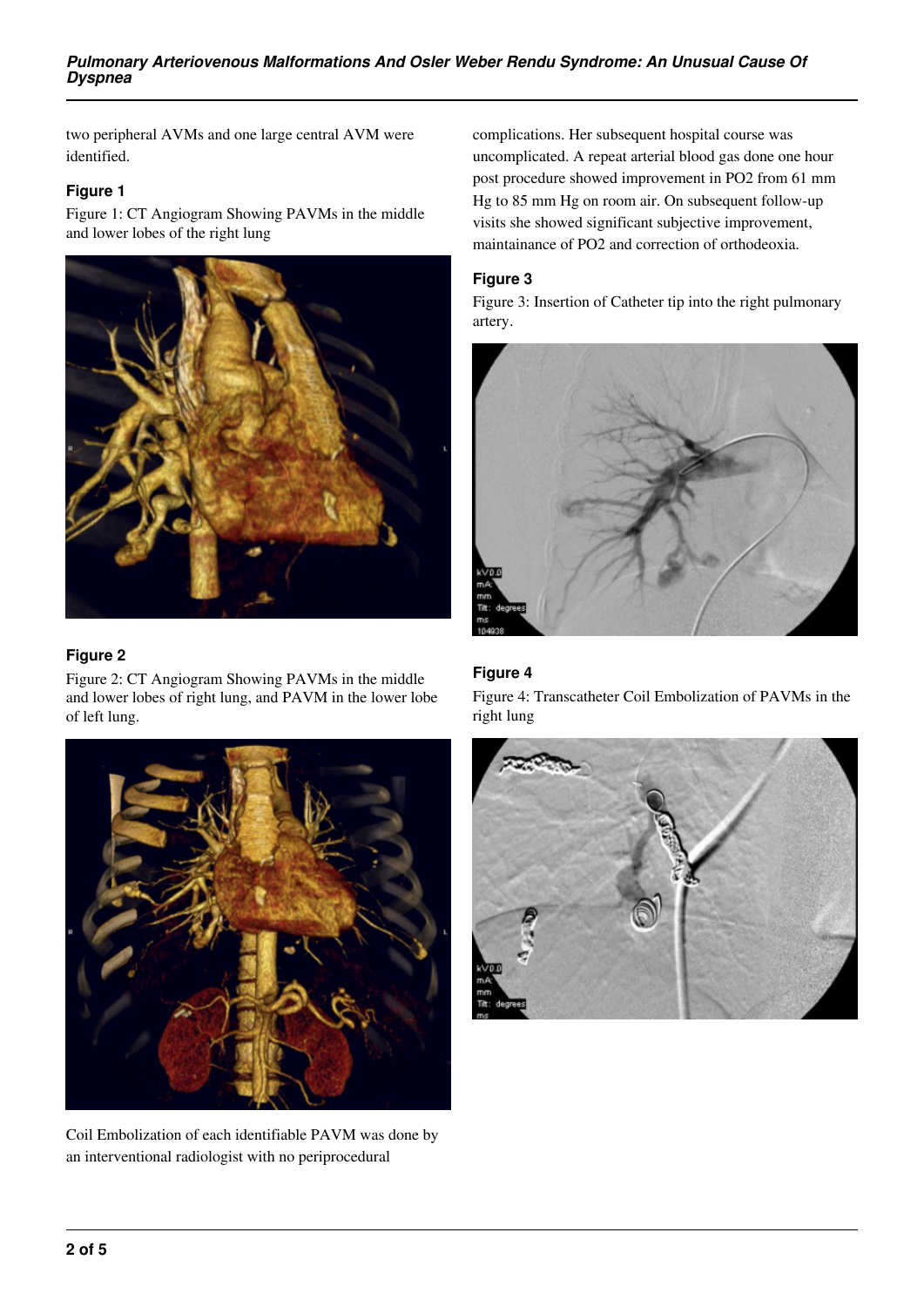## **Figure 5**

Figure 5: Transcatheter Coil Embolization of PAVMs in the left lung



## **DISCUSSION**

The incidence of PAVMs has been variably reported as 3.2 cases/year (Mayo Clinic, 1972)(1) to 4.5 cases/year (Mayo clinic, 1981)  $(_{2})$ . PAVMs occur twice as often in females as in males. Approximately 15%-35% patients with HHT have PAVMs (<sup>3</sup> ). HHT, also called Osler-Weber-Rendu syndrome, is an autosomal dominant disorder, which presents with arterio venous malformations in skin, mucous membranes and visceral organs  $(_4)$ . Mutations in the gene for Endoglin  $\binom{1}{5}$  and activin receptor-like kinase1 are believed to cause HHT1 and HHT2 respectively  $(_{6})$ . HHT families with endoglin mutations appear to have a higher incidence of PAVMs $(7)$ .

53%-70% of PAVMs occur in the lower lobes  $\binom{8}{8}$ . Most patients are symptomatic between the fourth to sixth decades of life, however, in their early life, patients could present with severe cyanosis, congestive heart failure or respiratory failure (<sub>9</sub>). In patients with large or multiple PAVMs, dyspnea is found to be a very common symptom with finding of platypnea in some patients as well (9). Stroke or massive fatal hemoptysis could be the initial presentation of PAVMs  $_{10}$ ). Not uncommonly they are associated with cerebrovacular accidents and brain abscesses with an incidence of aproximately 10-15% $(0, 1)$ . Therefore, cryptogenic stroke in a young adult necessitates evaluation for the possibility of PAVMs in a previously undiagnosed patient  $\binom{1}{12}$ .

Screening for HHT and PAVMs is recommended for all the family members of patients with HHT  $(_{9})$  and remains critical, as asymptomatic patients do not exclude clinically significant PAVMs and should have prophylactic antibiotics prior to dental and other surgical procedures to minimize risk of cerebral embolic abscesses.  $(_{9,11}, 13)$ .

A practical approach would be to screen patients initially with chest radiograph  $_{(11)}$ , followed by Shunt measurement by 100% oxygen method. A PaO2 of > 90 mm Hg and a  $SO2 > 96.5\%$  rule out any significant shunt, while a PaO2 < 85 mm Hg or a SO2 < 96% indicate a potential shunt fraction of  $> 5\%$ . (<sub>9</sub>) Significant shunt fraction measurement of >5% necessitate workup by Contrast Echocardiography (sensitivity 92% with negative predictive value 97%  $(_{911})$ . Further evaluation can be done by either pulmonary angiography or CT scan, prior to coil embolization or surgical resection  $(_{9})$ .

All symptomatic PAVMs with a size greater than 2 cm and with feeding arteries greater than 3mm in diameter should be treated, either by surgery or embolotherapy  $(_{9,14})$ Transcatheter coil embolization (TCET) has become the treatment of choice replacing surgical intervention  $_{(1,1,14)}$  and has shown significant reduction in right-to-left anatomic shunt fraction with a low complication rate  $_{15}$ ). Better exercise capacity and improvement in hypoxemia has been shown in patients undergoing TCET  $_{(11,14)}$ . Contrast echocardiography remains positive even after successful coil embolization treatment,  $(_{9,16})$ , therefore, in patients undergoing TCET and post procedural persistence of right to left shunts with high risk of embolic events, surgery might be indicated  $_{14}$ ). Post procedure longitudinal monitoring of arterial blood gases in patients with HHT associated PAVMs is warranted to look for recurrence of PAVMs in these patients  $\binom{1}{17}$ .

## **CONCLUSION**

Embolotherapy for PAVMs avoids major surgery, general anesthesia and loss of lung parenchyma. It is the procedure of choice in patients with multiple or bilateral PAVMs and in patients who are poor surgical candidates. The benefits of embolotherapy are immediate and impressive with excellent long-term prognosis.

#### **References**

1. Dines, D.E., R.A.Arms, P.E.Bernatz and M.R. Gomes, 1974.Pulmonary AV fistula. Mayo Clin Proc.49: 460-465 2. Dines, D.E., J.B. Seward, P.E.Bernatz.1983.Pulmonary AV fistula. Mayo Clin Proc.58: 176-181.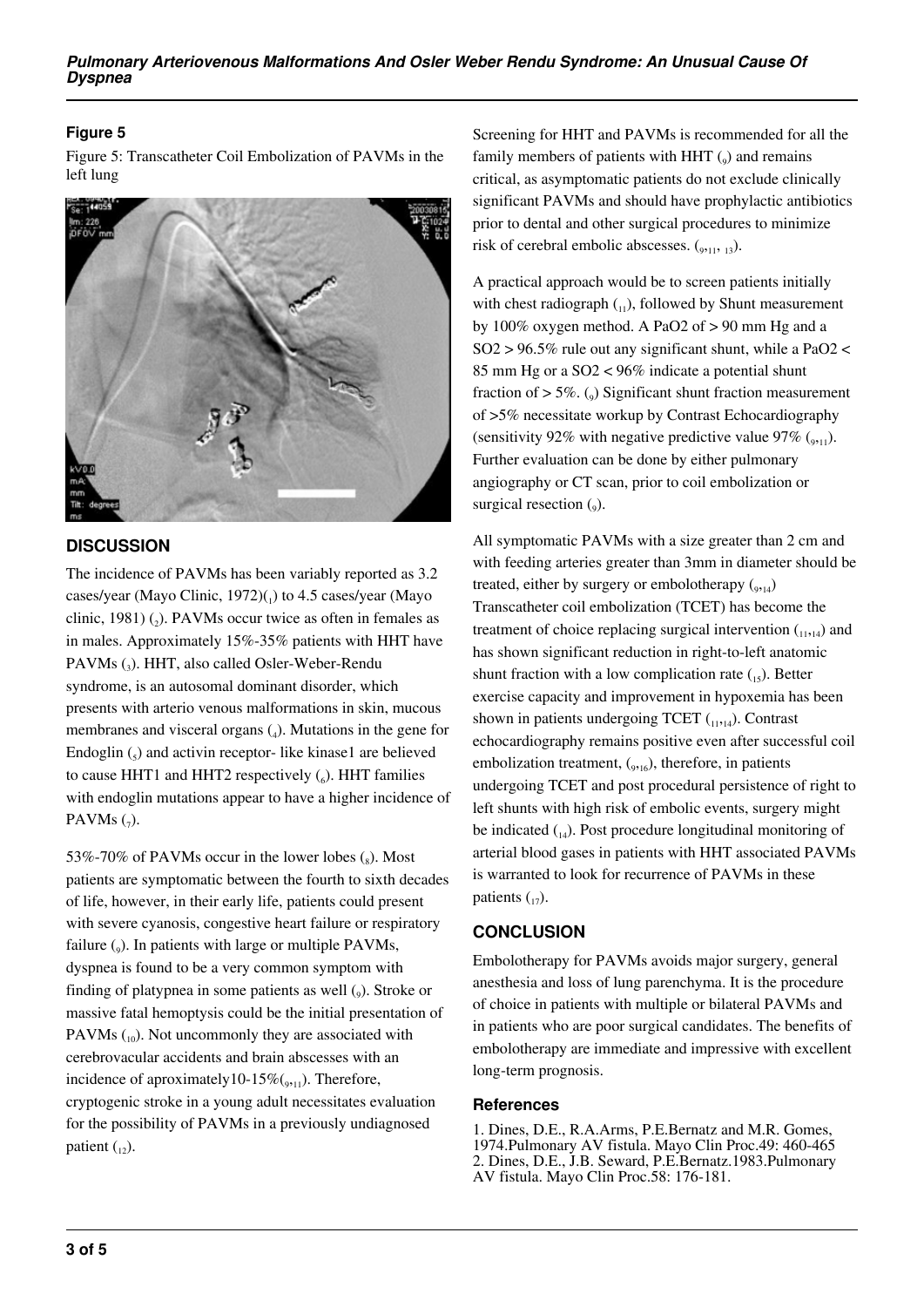3. Vase P., M.Holm., H.Arendrup.1985.Pulmonary AV fistulas in HHT.Acta Med Scand.218: 105-109. 4. H. Plauchu, J. -P. de Chadarevian, A. Bideau and J. -M. Robert.1989.Age related clinical profile of HHT in an epidemiologically recruited population. Am J. Med Genet.32: 291-297

5. McAllister., K.A.et al 1994.Endoglin, a TGF-beta binding protein of endothelial cells, is the gene for HHT1.Nat Genet  $8:345-351$ .

6. Johnson D.W.et al.1996.Mutations in the activin receptorlike kinase 1 gene in HHT2.Nat Genet. 13: 189-195. 7. Berg, J.N.et al.1996.Clinical heterogeneity in HHT: are PAVMs more common in families linked to endoglin?

J.Med Genet.33: 256-257. 8. Bosher, L.H.Jr., D.A. Blake and B.R. Byrd.1959.An analysis of the pathologic anatomy of PAVM's with particular reference to the applicability of local excision. Surgery 45:91-104.

9. James R. Gossage and GHassan Kanj, Pulmonary Arteriovenous Malformations A State of the Art Review. Am J Respir Crit Care Med Vol 158.pp 643-661, 1998. 10. Anette Drohse Kjeldsen, MD, PhD; H. Oxhoj, MD, MSc; P.E Andersen, MD; B. Elle, MD; J.P.Jacobsen, MD and P.vase, MD, MSc. Screening Procedures and Pulmonary Angiography in patients with Hereditary Hemorrhagic Telangectasia. Chest. 1999; 116:432-439.

11. Nicholas W. Morrell, M.D. Screening for Pulmonary Arteriovenous Malformations. American Journal of

respiratory and critical care medicine vol 169. pp.978-979,  $(2004)$ 

12. Retnakaran RR, Faughnan ME, Chan RP, Pugash RA, O'Connor PW, Chow CM. Pulmonary Arteriovenous Malformations: A rare treatable cause of Stroke in young adults. Int J Clin Pract.2003 Oct; 57(8): 731-3 13. Vincent Cottin, Henri Plaunchu, Jean-Yves Bayle, Martine Barthelet, Didier Revel, and Jean-Francois Cordier. Pulmonary Arteriovenous Malformations in patients with Hereditary Hemorrhagic Telangectasia. AM J Respir Crit Care Med Vol169. pp994-1000, 2004

14. Claire L Shovlin, Michelle Letarte, Hereditary Heamorrhagic Telangectasia and pulmonary arteriovenous malformations: issues in clinical management and review of pathogenic mechanisms. Thorax 1999; 54:714-729(August) 15. P. Gupta, C. Mordin, J. Curtis, J.M.B.Hughes,

C.L.Shovlin and J.E.Jackson, Pulmonary Artertiovenous Malformations: Effect of Embolization on Right-to-Left shunt, Hypoxemia and exercise tolerance in 66 patients. AJR 2002; 179:347-355

16. Lee WL, Graham AF, Pugash RA, Hutchison SJ, Grande P, Hyland RH, Faughnan ME. Contrast echocardiography remains positive after treatment of pulmonary arteriovenous malformations. Chest .2003 Feb; 123(2): 320-2

17. ChaoHS, Chern MS, Chen YC, Chang SC. Recurrence of Pulmonary arteriovenous malformations in a female with hereditary hemorrhagic telangectasia. Am J Med Sci. 2004 May; 327(5): 294-8